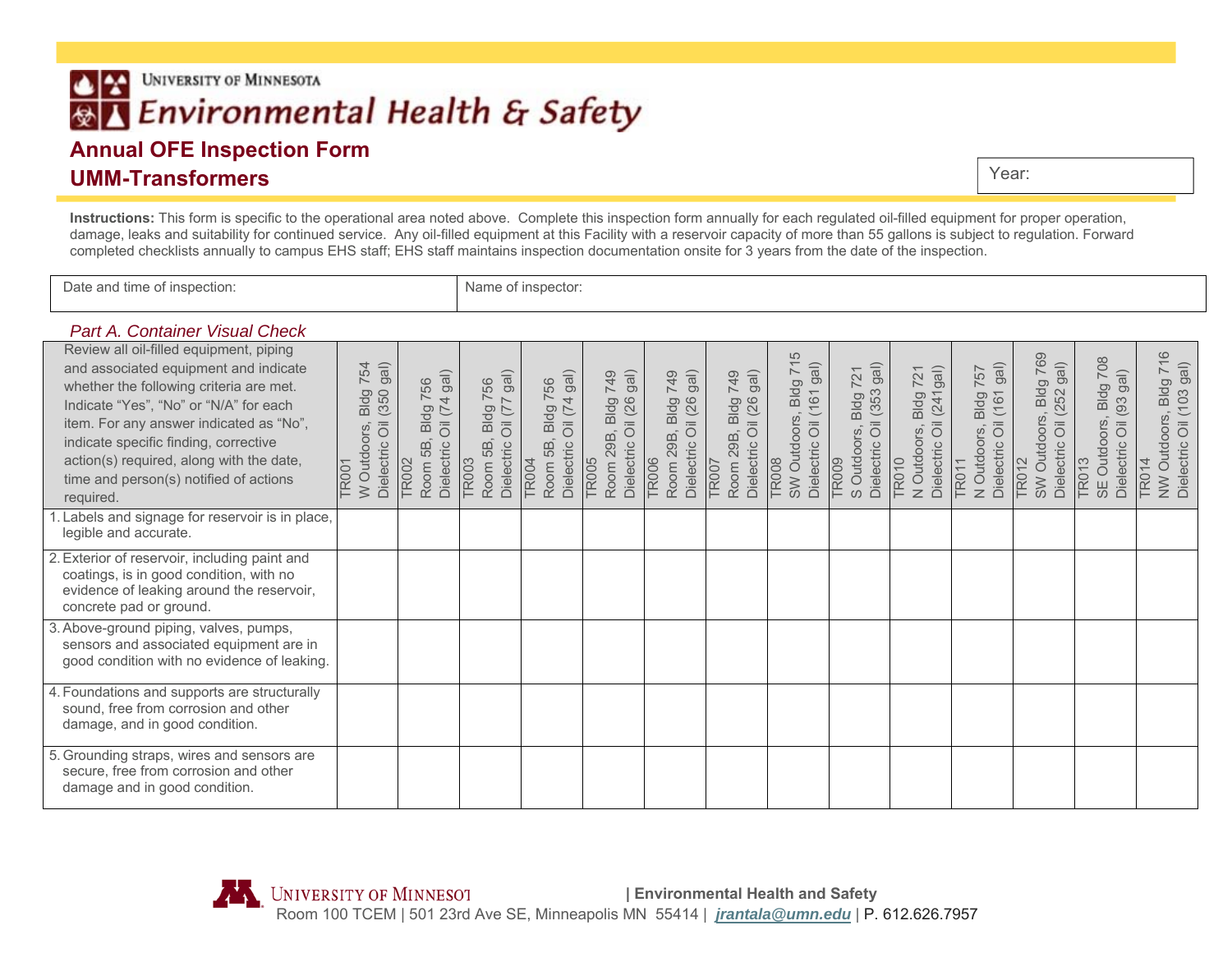## *Part A. Container Visual Check (cont.)*

| Review all oil-filled equipment, piping<br>and associated equipment and indicate<br>whether the following criteria are met.<br>Indicate "Yes", "No" or "N/A" for each<br>item. For any answer indicated as "No",<br>indicate specific finding, corrective<br>action(s) required, along with the date,<br>time and person(s) notified of actions<br>required. | gal)<br>745<br>3, Bldg<br>Oil (13<br>14B,<br>Dielectric<br><b>TR015</b><br>Room | 745<br>gal)<br>3, Bldg<br>Oil (13<br>14B,<br>Dielectric<br><b>TR016</b><br>Room | 745<br>gal)<br>Bldg<br>il (13<br>$\overline{d}$<br>14B,<br>Dielectric<br><b>TR017</b><br>Room | NE Outdoors, Bldg 717<br>$g$ al)<br>(219)<br>$\overline{\overline{\circ}}$<br>Dielectric<br><b>TR018</b> | $g$ al)<br>Bldg 769<br>  (109 gal)<br>$\overline{\overline{O}}$<br>N Outdoors,<br>Dielectric<br><b>TR019</b> | Softball Field<br>Ottertail Power<br>Outdoors, 3<br><b>TR020</b><br>$M +$ | of S Lot on Pole<br>Ottertail Power<br>W Side<br>TR021 | $\widehat{\Theta}$<br>766<br>(208)<br>S Outdoors, Bldg<br>Ottertail Power<br><b>TR022</b> | 766<br>$\widehat{\Theta}$<br>(204)<br>SW Outdoors, Bldg<br>Ottertail Power<br><b>TR023</b> | Pole<br>Lot on I<br>Ottertail Power<br>S<br>$\overline{\sigma}$<br>Side<br>TR024<br>$\omega$ |  |  |
|--------------------------------------------------------------------------------------------------------------------------------------------------------------------------------------------------------------------------------------------------------------------------------------------------------------------------------------------------------------|---------------------------------------------------------------------------------|---------------------------------------------------------------------------------|-----------------------------------------------------------------------------------------------|----------------------------------------------------------------------------------------------------------|--------------------------------------------------------------------------------------------------------------|---------------------------------------------------------------------------|--------------------------------------------------------|-------------------------------------------------------------------------------------------|--------------------------------------------------------------------------------------------|----------------------------------------------------------------------------------------------|--|--|
| Labels and signage for reservoir is in place,<br>legible and accurate.                                                                                                                                                                                                                                                                                       |                                                                                 |                                                                                 |                                                                                               |                                                                                                          |                                                                                                              |                                                                           |                                                        |                                                                                           |                                                                                            |                                                                                              |  |  |
| 2. Exterior of reservoir, including paint and<br>coatings, is in good condition, with no<br>evidence of leaking around the reservoir,<br>concrete pad or ground.                                                                                                                                                                                             |                                                                                 |                                                                                 |                                                                                               |                                                                                                          |                                                                                                              |                                                                           |                                                        |                                                                                           |                                                                                            |                                                                                              |  |  |
| 3. Above-ground piping, valves, pumps,<br>sensors and associated equipment are in<br>good condition with no evidence of leaking.                                                                                                                                                                                                                             |                                                                                 |                                                                                 |                                                                                               |                                                                                                          |                                                                                                              |                                                                           |                                                        |                                                                                           |                                                                                            |                                                                                              |  |  |
| 4. Foundations and supports are structurally<br>sound, free from corrosion and other<br>damage, and in good condition.                                                                                                                                                                                                                                       |                                                                                 |                                                                                 |                                                                                               |                                                                                                          |                                                                                                              |                                                                           |                                                        |                                                                                           |                                                                                            |                                                                                              |  |  |
| 5. Grounding straps, wires and sensors are<br>secure, free from corrosion and other<br>damage and in good condition.                                                                                                                                                                                                                                         |                                                                                 |                                                                                 |                                                                                               |                                                                                                          |                                                                                                              |                                                                           |                                                        |                                                                                           |                                                                                            |                                                                                              |  |  |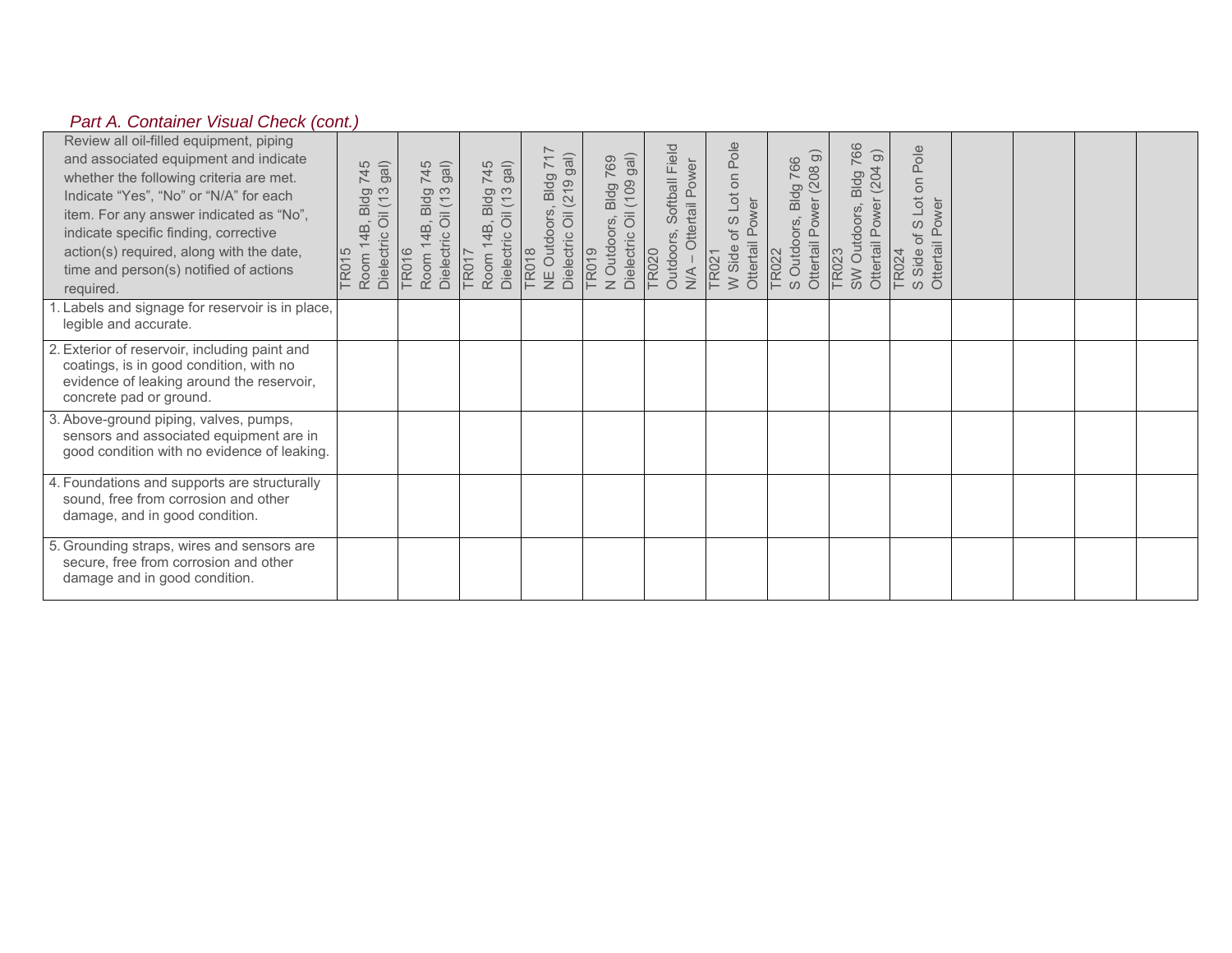#### *Part B. Containment Areas*

| Review containment areas associated<br>with oil-filled equipment and indicate<br>whether the following criteria are met.<br>Indicate "Yes", "No" or "N/A" for each<br>item. For any answer indicated as "No",<br>indicate specific finding, corrective<br>action(s) required, along with the date,<br>time and person(s) notified of actions<br>required. | $\widehat{g}$<br>54<br>$\sim$<br>(350)<br>gp<br>$\overline{\overline{\mathsf{m}}}$<br>$\overline{\overline{O}}$<br>SJO<br><b>Dielectric</b><br>Outd<br><b>TR001</b><br>≧ | gal)<br>56<br>$\overline{ }$<br>0<br>$\overline{\overline{O}}$<br>മ<br>Dielectric<br>5B<br><b>TR002</b><br>oom | gal)<br>56<br>$\sigma$<br>Ō<br>$\overline{\overline{0}}$<br>D.<br>Dielectric<br>6B<br><b>TR003</b><br>oom<br>$\sim$ | gal)<br>56<br>$\overline{ }$<br>$\sigma$<br>ᅙ<br>$\overline{\overline{0}}$<br>$\mathbf{\underline{\underline{\mathrm{m}}}}$<br>Dielectric<br>5B<br><b>TR004</b><br>moo | gal)<br>$\overline{5}$<br>(26)<br>G<br>$\frac{1}{10}$<br>29B<br>Dielectric<br><b>TR005</b><br>Room | $\widehat{g}$<br>$\overline{9}$<br>(26)<br>Bldg<br>29B<br>Dielectric<br><b>TR006</b><br>Room | $\widehat{g}$<br>$\overline{5}$<br>(26)<br>Bldg<br>29B<br>Dielectric<br><b>TR007</b><br>Room | $\sqrt{2}$<br>gal)<br>Bldg<br>161<br>$\overline{\overline{0}}$<br><b>Dielectric</b><br><b>TR008</b><br><b>NS</b> | $\widehat{g}$<br>$\overline{2}1$<br>$\overline{\phantom{0}}$<br>Bldg<br>5<br>$\widetilde{\omega}$<br>3<br>Outdoo<br>ပ<br>Dielectri<br><b>TR009</b><br>$\omega$ | gal)<br>$\sim$<br>$\sim$<br>Bldg<br>(24)<br>S<br>Dielectri<br>Outde<br><b>TR010</b><br>$\overline{z}$ | gal)<br>757<br>Bldg<br>$\circ$<br>S<br>Dielectri<br>Outde<br>TR01<br>$\overline{z}$ | 69<br>gal)<br>$\sim$<br>Bldg<br>52<br>$\sim$<br>tdoors<br>ectri<br>TR <sub>O</sub><br>Diel<br><b>NS</b> | 708<br>gal)<br><b>Bldg</b><br>93<br>ίN.<br>宗<br>tdooi<br>TR <sub>01</sub><br>Φ<br>Diel<br>$\frac{1}{3}$ | $\frac{8}{1}$<br>$g$ al)<br>$\overline{}$<br>Bldg<br>(103)<br>utdoors<br>$\overline{\overline{O}}$<br>NW Outdo<br>Dielectric |
|-----------------------------------------------------------------------------------------------------------------------------------------------------------------------------------------------------------------------------------------------------------------------------------------------------------------------------------------------------------|--------------------------------------------------------------------------------------------------------------------------------------------------------------------------|----------------------------------------------------------------------------------------------------------------|---------------------------------------------------------------------------------------------------------------------|------------------------------------------------------------------------------------------------------------------------------------------------------------------------|----------------------------------------------------------------------------------------------------|----------------------------------------------------------------------------------------------|----------------------------------------------------------------------------------------------|------------------------------------------------------------------------------------------------------------------|----------------------------------------------------------------------------------------------------------------------------------------------------------------|-------------------------------------------------------------------------------------------------------|-------------------------------------------------------------------------------------|---------------------------------------------------------------------------------------------------------|---------------------------------------------------------------------------------------------------------|------------------------------------------------------------------------------------------------------------------------------|
| . Containment area, if present, is dry or has a<br>minimal level of standing water.                                                                                                                                                                                                                                                                       |                                                                                                                                                                          |                                                                                                                |                                                                                                                     |                                                                                                                                                                        |                                                                                                    |                                                                                              |                                                                                              |                                                                                                                  |                                                                                                                                                                |                                                                                                       |                                                                                     |                                                                                                         |                                                                                                         |                                                                                                                              |
| 2. There is no evidence of release or<br>regulated substance in containment area, if<br>present.                                                                                                                                                                                                                                                          |                                                                                                                                                                          |                                                                                                                |                                                                                                                     |                                                                                                                                                                        |                                                                                                    |                                                                                              |                                                                                              |                                                                                                                  |                                                                                                                                                                |                                                                                                       |                                                                                     |                                                                                                         |                                                                                                         |                                                                                                                              |
| . Containment structures, if present, are in<br>3.<br>good condition and free from cracks,<br>chipping or other damage, and in good<br>condition.                                                                                                                                                                                                         |                                                                                                                                                                          |                                                                                                                |                                                                                                                     |                                                                                                                                                                        |                                                                                                    |                                                                                              |                                                                                              |                                                                                                                  |                                                                                                                                                                |                                                                                                       |                                                                                     |                                                                                                         |                                                                                                         |                                                                                                                              |

## *Part B. Containment Areas (cont.)*

| Review containment areas associated<br>with oil-filled equipment and indicate<br>whether the following criteria are met.<br>Indicate "Yes", "No" or "N/A" for each<br>item. For any answer indicated as "No",<br>indicate specific finding, corrective<br>action(s) required, along with the date,<br>time and person(s) notified of actions<br>required. | gal)<br>745<br>Bldg<br>il (13<br>$\overline{\overline{O}}$<br>4B<br>$\overline{c}$<br>Dielectr<br>TR015<br>Room | gal)<br>745<br>$\frac{10}{2}$<br>4B<br>Dielectric<br><b>TR016</b><br>Room | gal)<br>745<br>Bldg<br>il (13<br>$\overline{4}$<br>Dielectr<br>Room<br><b>TR01</b> | $\stackrel{>}{\rightarrow}$<br>$\widehat{g}$<br>$\overline{}$<br>Bldg<br>$\circ$<br>$\overline{2}1$<br>ors<br>$\overline{\overline{O}}$<br>Outdo<br><b>Dielectri</b><br><b>TR018</b><br>Ψ | $\widehat{g}$<br>769<br>(109)<br>Bldg<br>N Outdoors<br>Dielectric<br>$\frac{6}{5}$<br>TR <sub>0</sub> | Softball Field<br>rtail Power<br>Outdoors<br><b>TR020</b><br>$\frac{4}{2}$ | Pole<br>S<br>$\overline{C}$<br>ower<br>S<br>ಿನ<br>Ottertail<br>W Side<br>TR021 | ි<br>766<br>(208)<br>Bldg<br>ver<br>SJO<br>$\circ$<br>Ottertail<br>S Outd<br><b>TR022</b> | 766<br>$\widehat{\Theta}$<br>204<br>Bldg<br>owe<br>doors,<br>Ottertail<br><b>TR023</b><br>SW | Pole<br>S<br>$\overline{a}$<br>wer<br>$\omega$<br>Ō<br>Q<br>Ó<br>Ottertail<br>Side<br><b>TR024</b><br>$\omega$ |  |  |
|-----------------------------------------------------------------------------------------------------------------------------------------------------------------------------------------------------------------------------------------------------------------------------------------------------------------------------------------------------------|-----------------------------------------------------------------------------------------------------------------|---------------------------------------------------------------------------|------------------------------------------------------------------------------------|-------------------------------------------------------------------------------------------------------------------------------------------------------------------------------------------|-------------------------------------------------------------------------------------------------------|----------------------------------------------------------------------------|--------------------------------------------------------------------------------|-------------------------------------------------------------------------------------------|----------------------------------------------------------------------------------------------|----------------------------------------------------------------------------------------------------------------|--|--|
| . Containment area, if present, is dry or has a<br>minimal level of standing water.                                                                                                                                                                                                                                                                       |                                                                                                                 |                                                                           |                                                                                    |                                                                                                                                                                                           |                                                                                                       |                                                                            |                                                                                |                                                                                           |                                                                                              |                                                                                                                |  |  |
| 2. There is no evidence of release or<br>regulated substance in containment area, if<br>present.                                                                                                                                                                                                                                                          |                                                                                                                 |                                                                           |                                                                                    |                                                                                                                                                                                           |                                                                                                       |                                                                            |                                                                                |                                                                                           |                                                                                              |                                                                                                                |  |  |
| 3. Containment structures, if present, are in<br>good condition and free from cracks,<br>chipping or other damage, and in good<br>condition.                                                                                                                                                                                                              |                                                                                                                 |                                                                           |                                                                                    |                                                                                                                                                                                           |                                                                                                       |                                                                            |                                                                                |                                                                                           |                                                                                              |                                                                                                                |  |  |